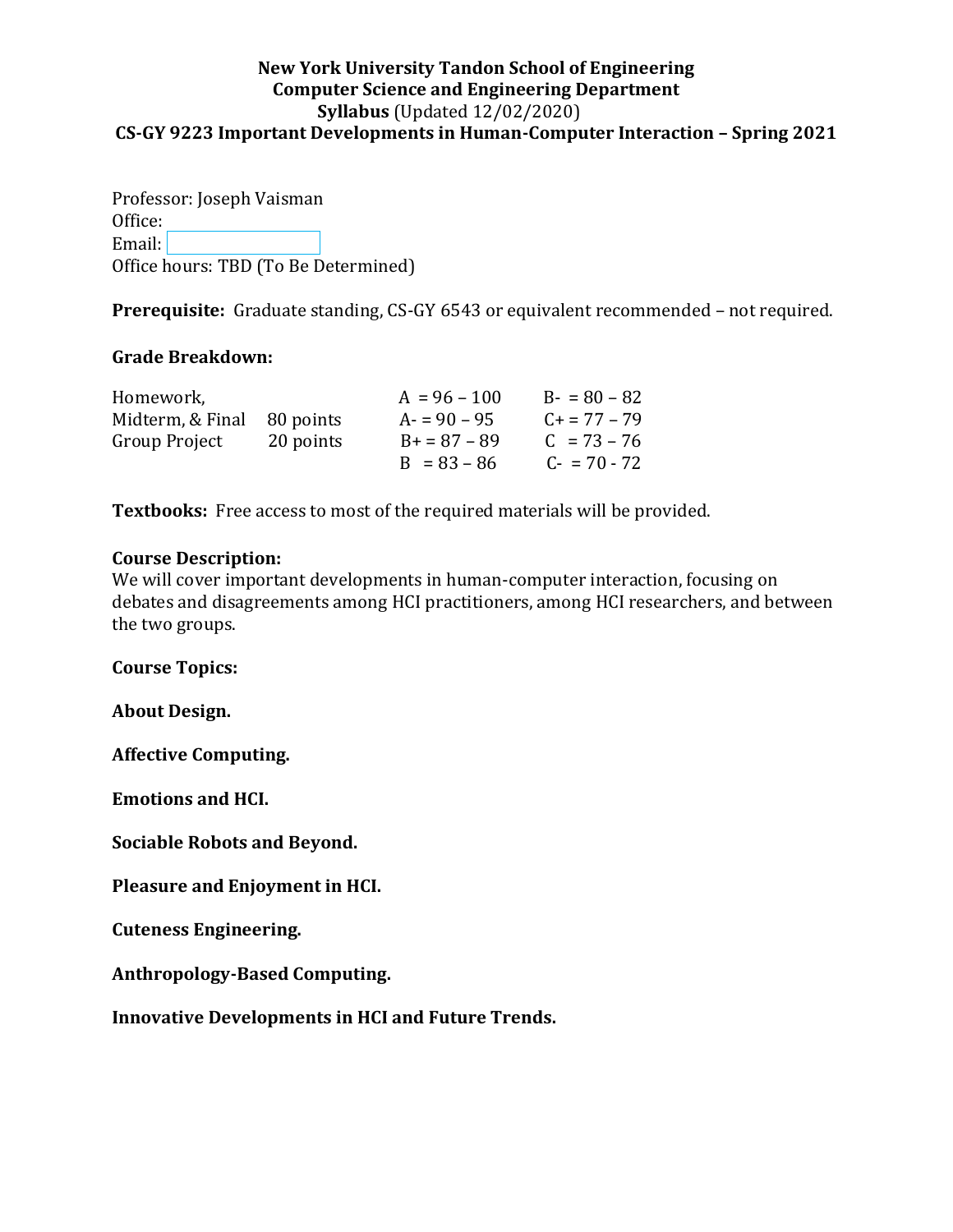## **SCHEDULE**

| Week | <b>Topics/Activities</b>                  |
|------|-------------------------------------------|
| 01   | About design.                             |
|      | Course overview & Administrivia.          |
| 02   | Human-Centered Design Thinking.           |
|      | User-Centered Design Thinking.            |
| 03   | Empathy.                                  |
|      | Project topics.                           |
| 04   | <b>Emotions and Affect in HCI.</b>        |
|      | Project topics.                           |
| 05   | Affective Computing.                      |
|      |                                           |
| 06   | Debates about Usability in HCI            |
| 07   | Sociable Robots                           |
| 08   | Sociable robots are here - or are they?   |
|      |                                           |
| 09   | Kranzberg's Second Law and Social Robots  |
| 10   | Pleasure and Enjoyment in HCI             |
| 11   | Cuteness Engineering.                     |
|      |                                           |
| 12   | Anthropology-Based Computing              |
| 13   | Review. About the final exam. Odds & Ends |
| 14   | <b>Project Presentations</b>              |
| 15   | <b>Final Exam</b>                         |